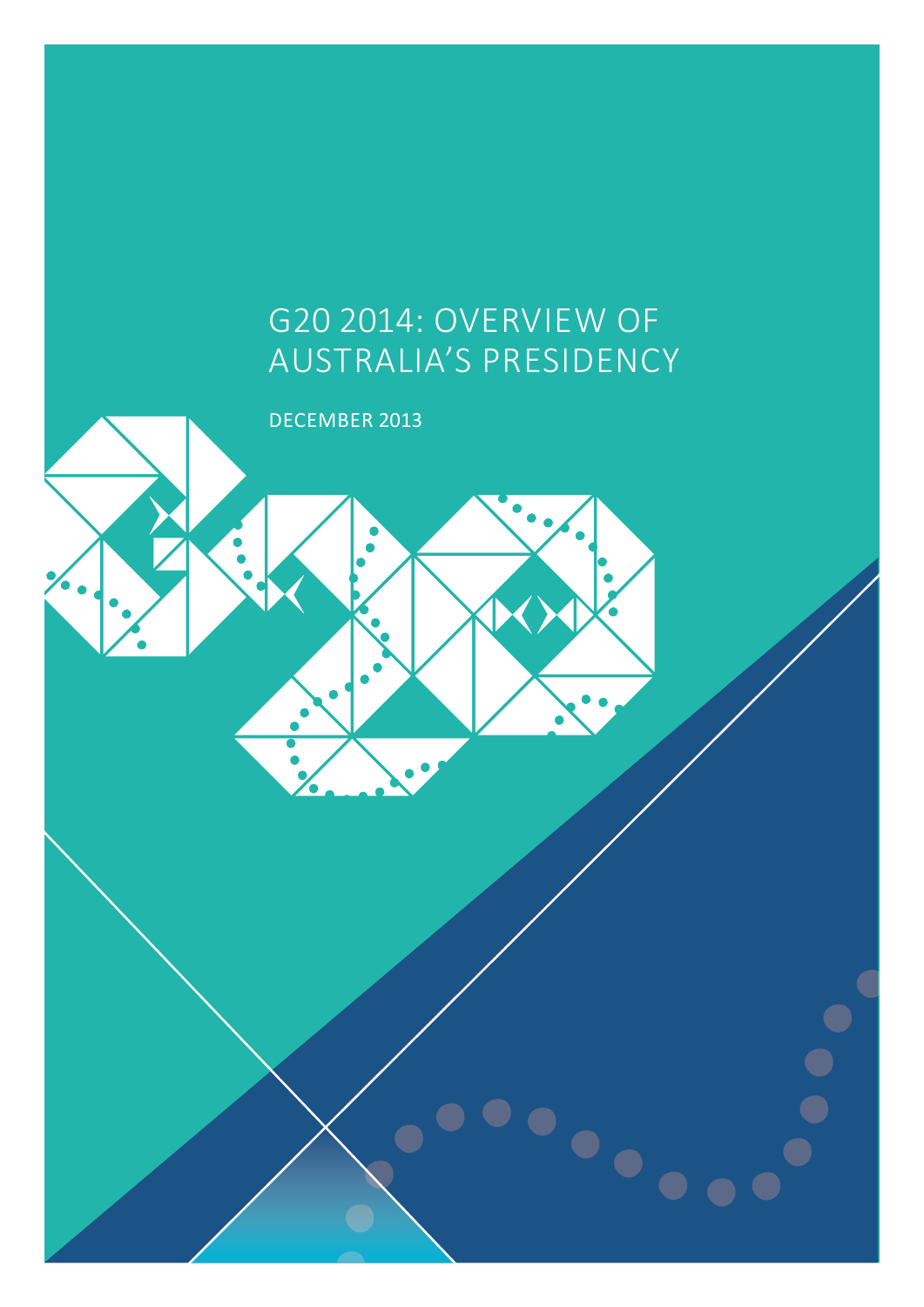# Australia's G20 presidency

#### Message from the Prime Minister



It is an honour for Australia to host the G20 in 2014.

It is an important opportunity and a major responsibility. Our Presidency comes at a time when global economic growth is too low and unemployment too high. This is preventing people from reaching their full potential.

So why is the G20 important? It comes down to a simple idea: the world's major governments can do more economic good for our citizens when we work together. That is what the G20 Leaders Summit is about.

The G20 has proved itself in difficult times. It helped prevent an economic collapse following the global financial crisis. The main problem we must now solve is how to strengthen economic growth and employment, to create opportunities for our people. That is our common challenge.

The best way to do this is by empowering the private sector. To have strong economies, we need business to invest, build the infrastructure of the future and trade with the rest of the world. We must also implement the G20's financial reforms to ensure our economies are more resilient to future economic shocks.

The challenge for the G20 this year will be to make concrete decisions and take real steps that will improve people's lives through stronger growth, more jobs and better infrastructure. As the chair of the G20 in 2014, I will ask world leaders to come to Brisbane with a commitment to take practical action. It means developed and emerging economies working together. And it means partnership between governments, private enterprise and the community.

I look forward to hosting world leaders in the beautiful riverside city of Brisbane in November 2014. The G20 will be the most important meeting of world leaders Australia has ever hosted. I want it to make a lasting difference.

The Hon Tony Abbott MP Prime Minister of Australia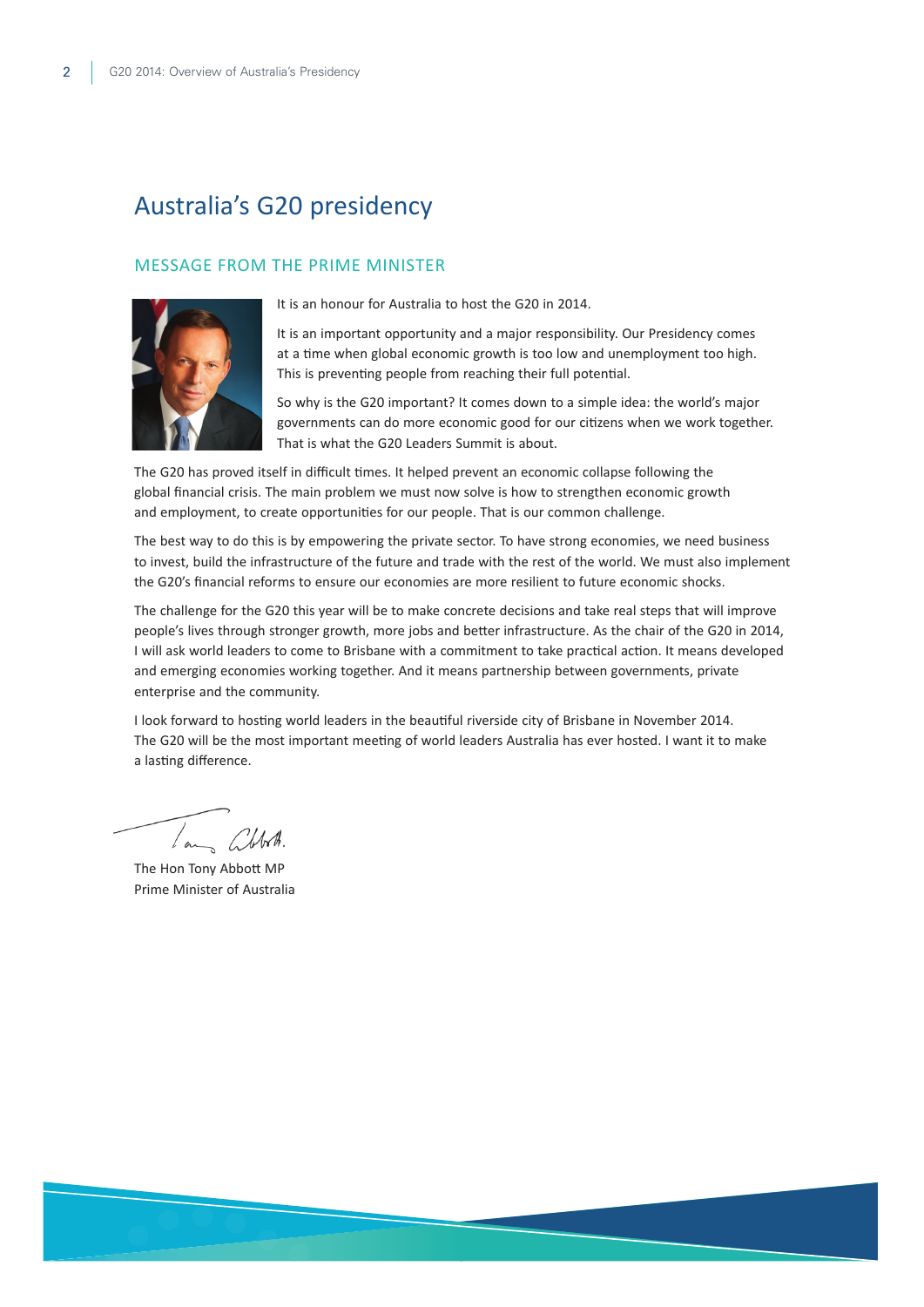## Priorities for 2014

The G20 brings together the leaders of the world's major economies to deal with the biggest economic challenges. As the G20's response to the global financial crisis in 2008 showed, it is capable of decisive action that can make a real and positive difference to people's lives.

Australia's history and geography define who we are and how we engage with the world. We value our links with other countries and thrive on cooperation and inclusiveness. We are outward-looking and accustomed to working collaboratively with a wide range of countries to deliver practical outcomes. Located in the world's most dynamic region, Australia has strong links with countries in the Asia-Pacific that are reshaping the global economy. These Australian characteristics shape our approach to the G20 Presidency in 2014.

#### Themes for 2014

There are many challenges that could benefit from G20 leaders' attention, but to make the most of the opportunity, we need to focus carefully on the issues that matter most and where practical progress can be made or initiated. Building on the St Petersburg summit, we are well placed to do this in 2014.

Australia's G20 Presidency in 2014 will structure leaders' discussion around the key themes of:

- Promoting stronger economic growth and employment outcomes
- Making the global economy more resilient to deal with future shocks

We want to maintain a tight focus on practical outcomes that will lift growth, boost participation, create jobs and build the resilience of the global economy.

#### The Growth Challenge

*Strengthening growth and creating jobs is our top priority and we are fully committed to taking decisive actions to return to a job-rich, strong, sustainable and balanced growth path … We will identify the remaining key obstacles to be addressed and reforms needed to achieve stronger, more sustainable and balanced growth in our economies.* 

#### St Petersburg G20 Leaders Declaration

Global growth is subdued and the outlook is not improving quickly enough: the International Monetary Fund has revised down its global growth forecasts repeatedly over the last two years. Many countries are struggling to create enough jobs for their people. According to the World Bank, there are more than 600 million young people around the world who are neither working nor studying.

Many countries have relied heavily on fiscal and monetary policies to bolster their economies, particularly in the aftermath of the global financial crisis. Coordinating policies to maximise growth and minimise unintended effects will remain a central role of the G20 in 2014. But we also need new approaches to ensure growth is sustained in the years ahead. It is the only way to bolster confidence and create employment opportunities. And it's the only lasting way to lift people out of poverty and build national prosperity.

Achieving this will not be easy. The key is for governments to enable the private sector to drive economic activity. Only private enterprise can deliver the sustainable growth in investment, trade and job creation that the world needs.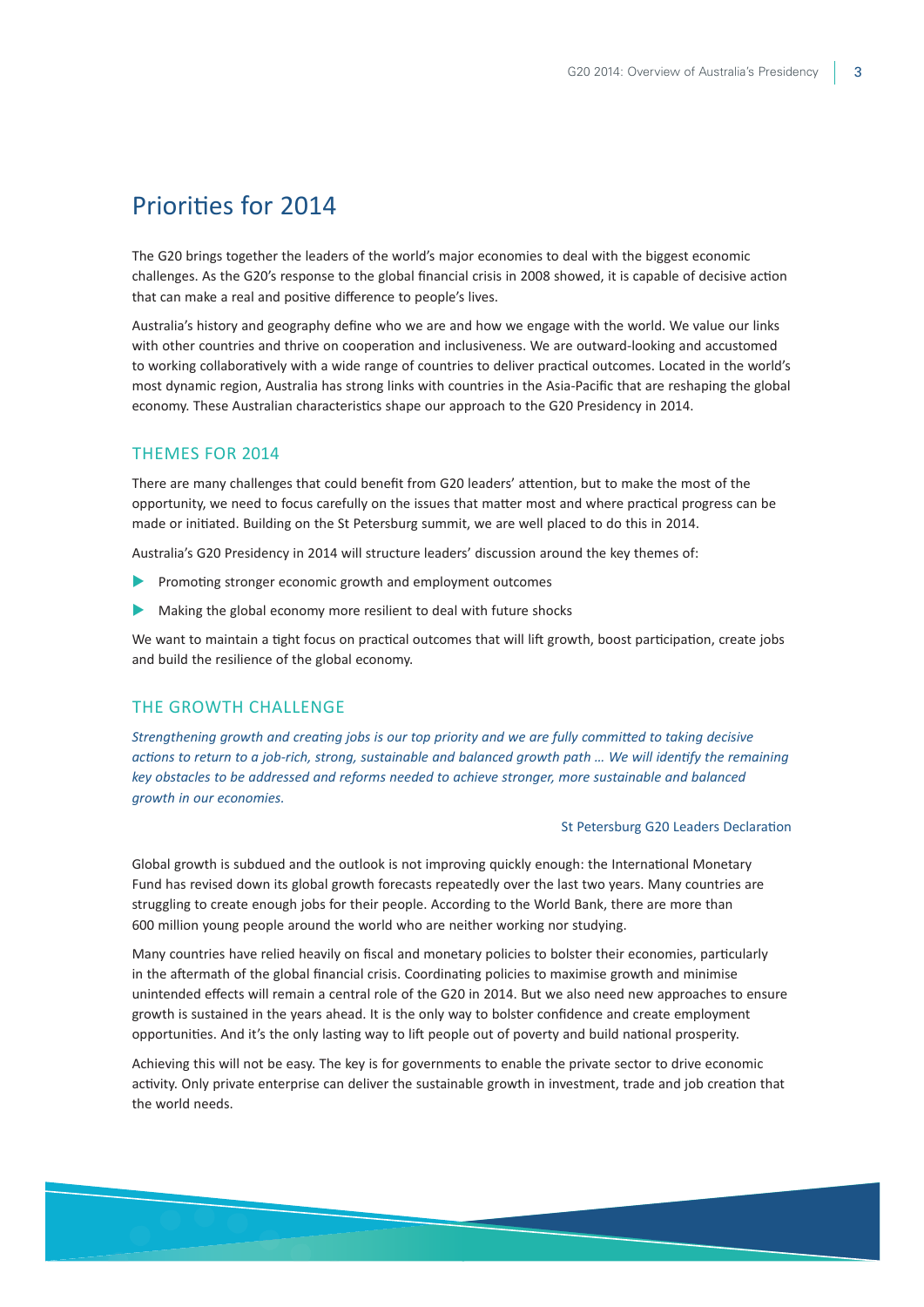#### STRATEGIES TO STIMULATE GROWTH

In September 2013, G20 Leaders in St Petersburg committed to develop comprehensive growth strategies by the Brisbane summit in 2014. These commitments will be encapsulated in a 'Brisbane Action Plan'. The challenge for 2014 is to turn that commitment into results. To be effective, these growth strategies will need to include practical actions to improve productivity and competitiveness, strengthen investment in infrastructure, encourage trade, make it easier to do business and boost employment. Individual country reforms will need to be complemented and strengthened by similar actions by all G20 members.

#### **Attracting private infrastructure investment**

Building infrastructure drives growth in the short term through investment and employment, and makes economies more productive in the long term. The OECD estimates that over \$50 trillion (US dollars) in infrastructure investment is needed worldwide by 2030. Funding requirements of that size demand that governments work with the private sector. But the private sector will only become involved if projects are economically and financially viable. Working together to improve investment environments in G20 countries through a package of collective and individual actions will make it easier to get infrastructure projects off the ground. Finding ways to help capital markets to better channel global savings to productive investments, including by sharpening the role of Multilateral Development Banks in assisting this process, will also be a priority for 2014.

#### **Removing obstacles to trade**

Trade is an engine of economic growth. However, global trade is expected to grow at just 2.5 per cent in 2013, well below its pre-crisis average of 6 per cent per annum. This is a concern for all countries. As G20 President, Australia will focus leaders' discussion on how trade contributes to economic growth and on ways to boost trade globally. That will include working together on practical actions to remove obstacles to trade and enhance countries' ability to participate in global value chains through domestic reform.

#### **Creating jobs and lifting participation**

*Unemployment and underemployment in many countries, particularly among young people, remains one of the key challenges confronting the global economy.*

#### St Petersburg G20 Leaders Declaration

Sustained high levels of unemployment threaten growth and social cohesion, especially for young people and other vulnerable groups. Creating the right conditions for private enterprise to grow is the key to boosting employment and lifting participation. In 2014, G20 countries have committed to bring actions to the table to do just that. G20 members will work on issues including female participation, structural unemployment, informal employment, and labour market outcomes for young people and vulnerable groups. G20 member actions on employment and participation will be part of the Brisbane Action Plan.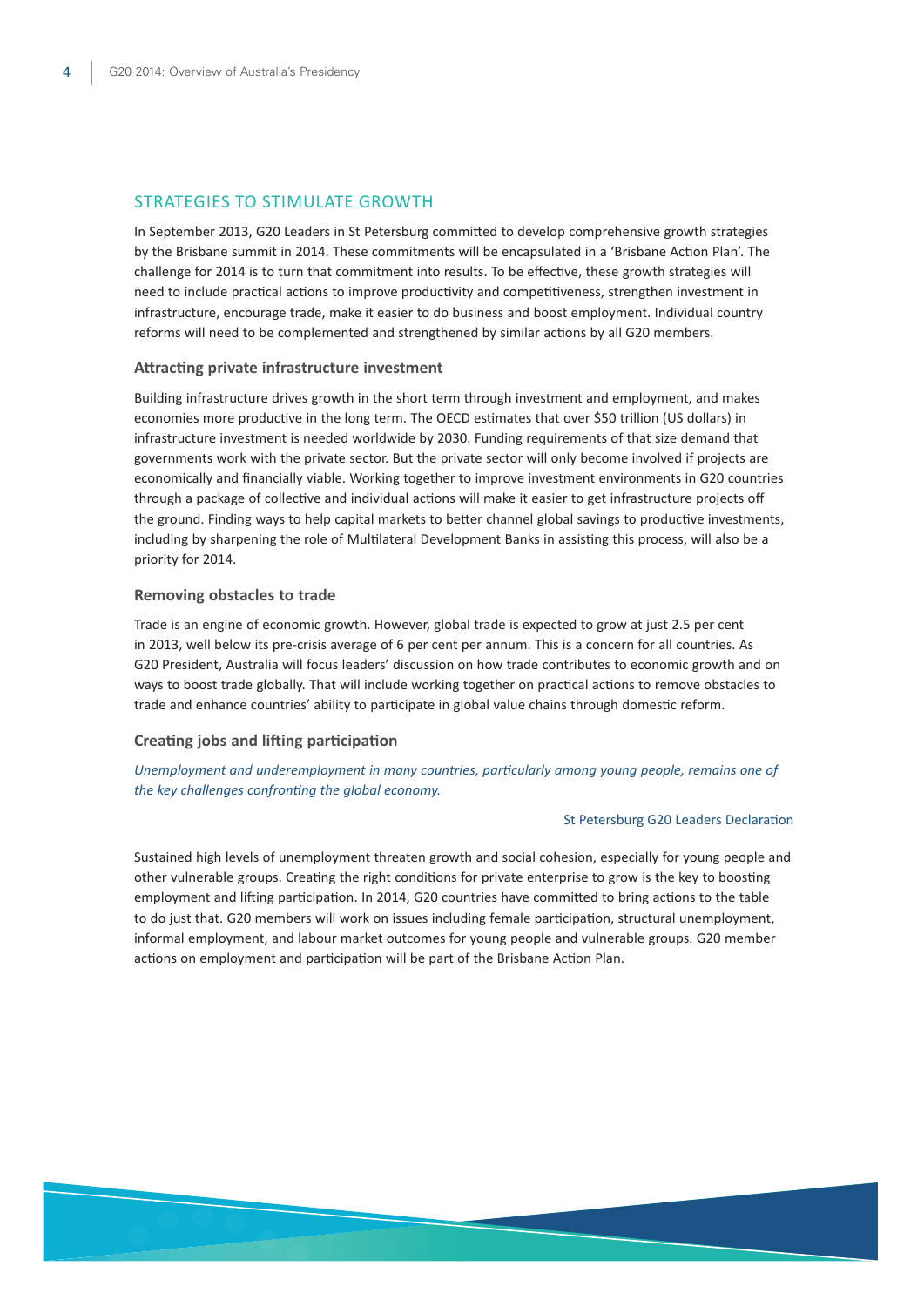#### **Empowering development**

Strengthening development is central to the G20's objectives. Emerging market and developing economies contribute around three quarters of global growth. The G20's work will focus on activities that lift growth across the developed and developing world. Australia's priority for 2014 is to link development actions to growth, by creating the conditions for developing countries to attract infrastructure investment, by strengthening tax systems, and by improving access to financial services. This approach will ensure that the G20's broad priorities for improving global economic prospects will contribute to better development outcomes across the board.

#### Building global economic resilience

In addition to addressing the growth challenge, the G20 has a significant role in ensuring that international and domestic economic policies work together to immunise the global economy against future shocks. The G20 has put in place a wide-ranging work program to manage global economic and financial risks. Implementing these commitments will complement the G20's growth agenda to ensure growth is strong but sustainable in the long term.

#### **Reforming the global financial system**

Over the past five years, G20 members have made considerable headway in global financial reforms aimed at preventing a repeat of the global financial crisis. But this work remains unfinished. To promote a more resilient financial system, as G20 President, Australia will make it a priority to complete financial reforms in four core areas directly related to the causes of the crisis: building the resilience of banks; helping prevent and manage the failure of globally important financial institutions; making derivatives markets safer; and improving oversight of the shadow banking sector.

#### **Strengthening tax systems**

Changes to the global economy have outpaced tax systems around the world. Governments face increasing difficulty collecting tax where economic activity occurs, leading to tax base erosion. This 'leaking bucket' makes it harder for governments to maintain growth-friendly tax systems and manage their budgets in a sustainable way, while delivering essential services to their populations. Australia will lead stronger international cooperation in the G20 to combat tax base erosion and profit shifting, including better global exchange of tax information. This will modernise the international tax system and strengthen public finances.

#### **Reforming global institutions**

Strong, representative international financial institutions are essential to global economic stability. To be effective and relevant, these organisations must keep pace with current realities and better reflect the growing economic weight of dynamic emerging market economies. This means a bigger voice in the International Monetary Fund for the countries that are re-shaping the global economy. Australia will work with the G20 membership to deliver reforms the G20 has initiated in this area during 2014.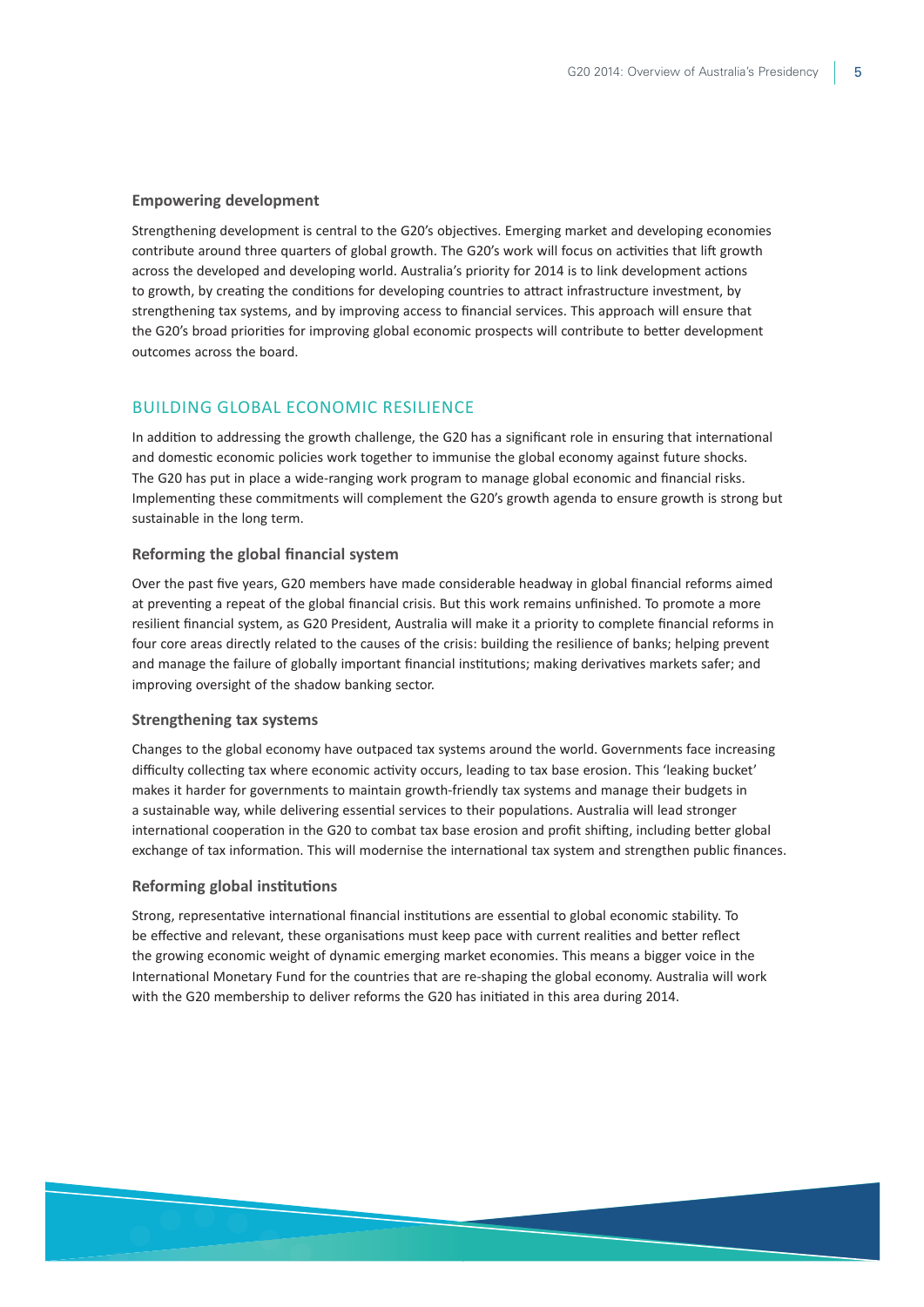#### **Strengthening energy market resilience**

Well-functioning energy markets and reliable supply are essential to every household and business and have a significant impact on the cost of living and the cost of doing business. Emerging economies are expected to account for more than 90 per cent of growth in energy demand to 2035. In 2014 the G20 will support international efforts to improve the operation of global energy markets and increase cooperation between major producers and consumers. The G20 will also explore how it can advance work on energy efficiency and continue its work to improve the transparency of energy markets. These efforts will help position us to meet the energy demands of the future.

#### **Fighting corruption**

The G20 will continue to fight corruption and work to address its negative impact on economic activity. Corruption increases costs for businesses and deprives developing countries of up to \$40 billion each year. There are practical steps that all G20 members can take to reduce the costs of corruption for growth and development.

### Working with Partners

The G20 has an ambitious growth agenda but governments cannot deliver this in isolation. Australia's host year will see the G20 continue to work closely with business and other groups.

We will look to business to help identify practical actions countries can take to improve investment environments across the G20, remove obstacles to trade and reduce the costs of doing business. Similarly, the G20's work will be informed by input from other sections of the community. Tackling complex global challenges can benefit from perspectives, ideas and input from across business, labour, civil society, youth and think tanks in G20 countries. Contributions to the G20 process from these groups will be warmly welcomed by Australia in 2014.

### The G20 and the world

The G20 works to address issues that matter to all countries, not just those in the G20. Dialogue with nonmember countries is a high priority. Australia wants to ensure that the G20 delivers positive outcomes for all countries. This is why the G20 engages with the United Nations and with a wide range of other institutions and groups. Australia will work closely with countries in our region and with Asia-Pacific groupings, including APEC (Asia-Pacific Economic Cooperation), ASEAN (Association of Southeast Asian Nations), EAS (East-Asia Summit) and PIF (the Pacific Islands Forum).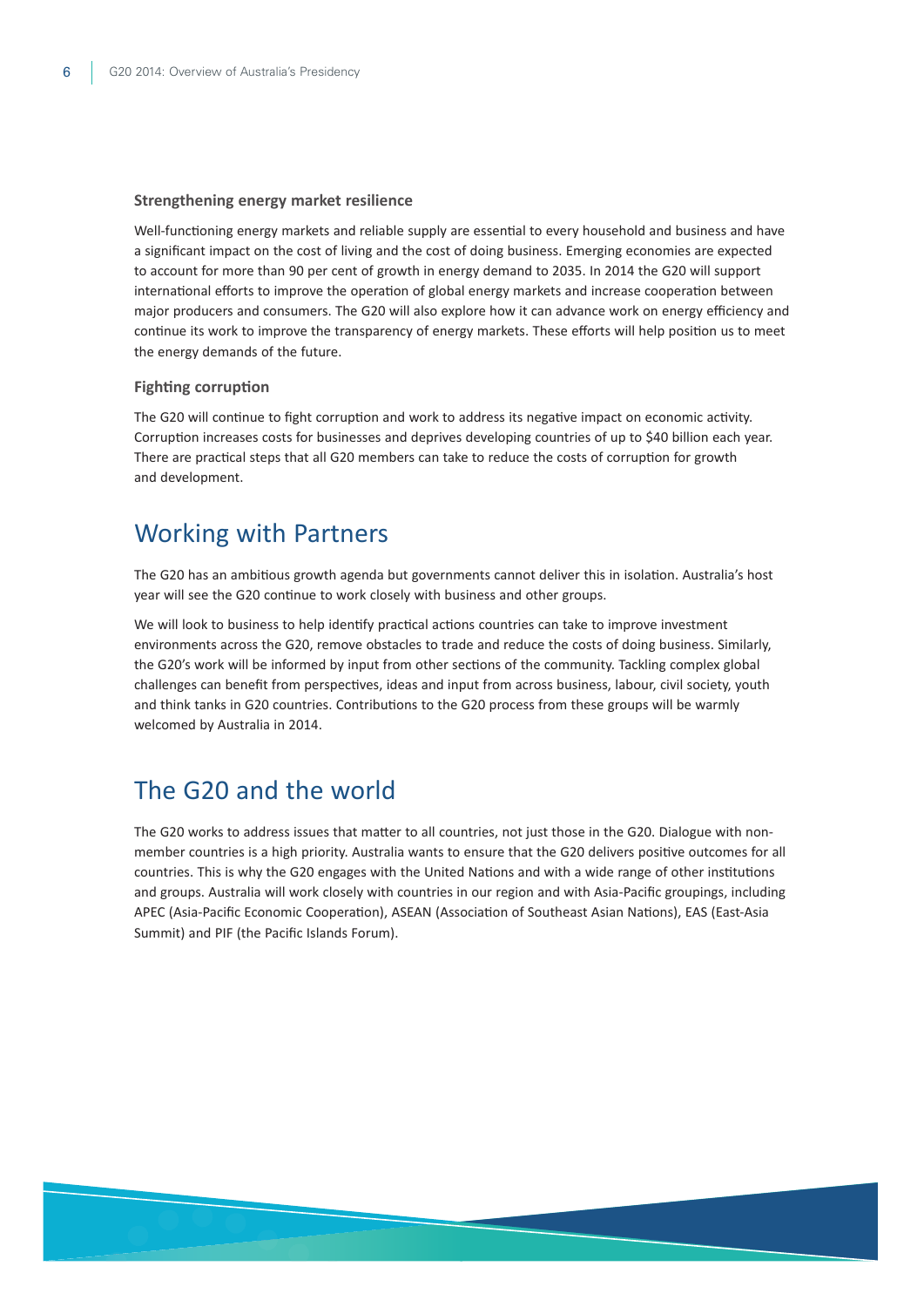# Key dates in 2014

The 2014 G20 Leaders summit will be held on 15 and 16 November in Brisbane, Queensland.

G20 Finance Ministers and Central Bank Governors will have a series of meetings to monitor and respond to macroeconomic challenges and to take the growth agenda forward for the summit, including meetings in Sydney and in Cairns.

G20 Trade Ministers will meet to discuss how to maximise the gains from trade and G20 Labour and Employment Ministers will focus on measures to lift workforce participation and reduce structural unemployment.

Leaders' representatives, the G20 Sherpas, will meet throughout the year to prepare for the summit, as will senior finance ministry and central bank officials.

# A G20 Agenda for Growth and Resilience in 2014